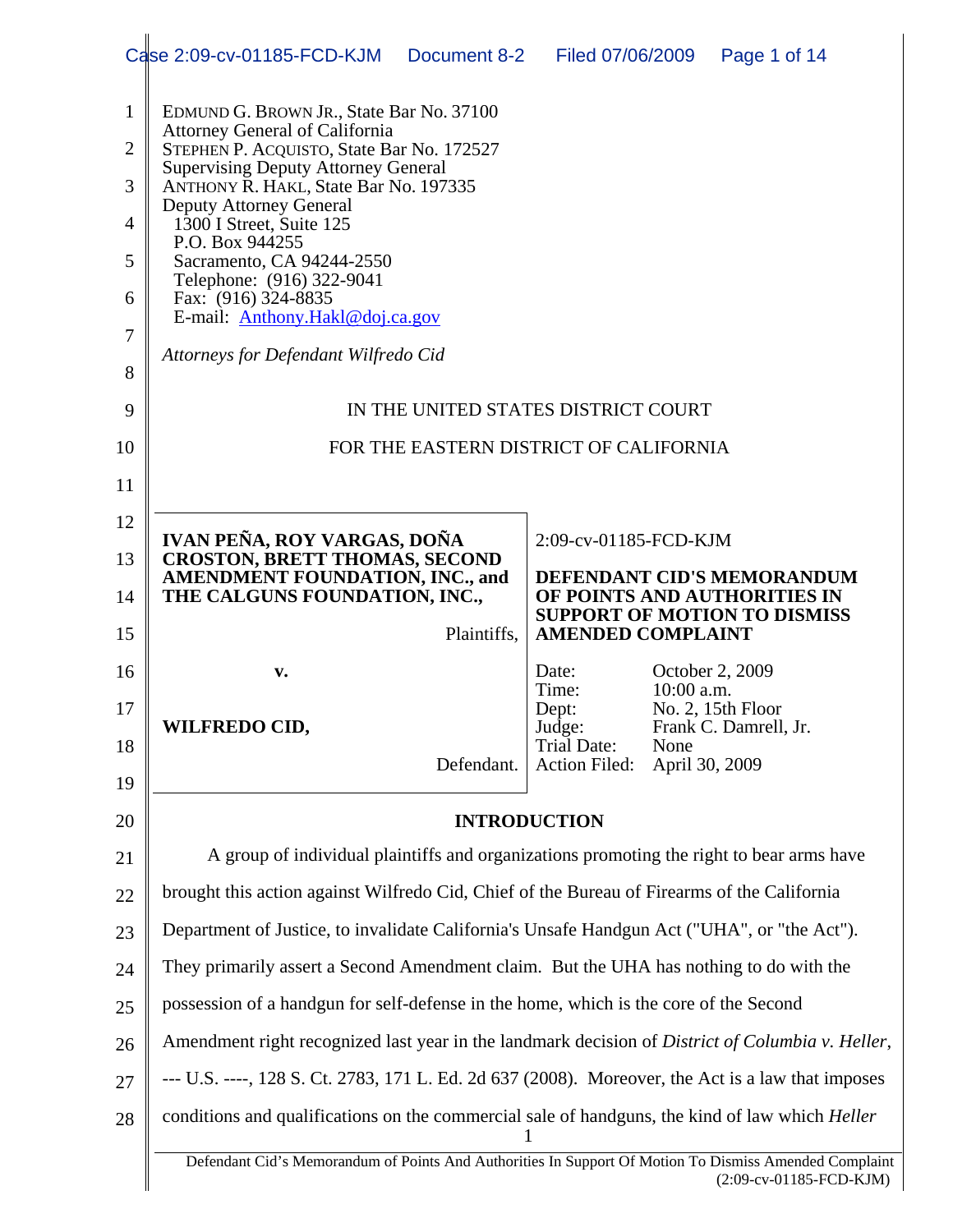1 2 expressly indicated is constitutional. Contrary to plaintiffs' apparent assertion, there is no constitutional right to purchase any handgun of one's choice.

3 4 Plaintiffs also assert an equal protection claim that has no merit. The UHA does not treat similarly situated people differently, and it withstands rational basis review in any event.

5 6 Accordingly, the Court should grant Cid's motion and dismiss the amended complaint without leave to amend.

7

8

#### **LEGAL AND FACTUAL BACKGROUND**

### **I. CALIFORNIA'S UNSAFE HANDGUN ACT**

9 10 11 12 13 14 15 16 17 The UHA prohibits the manufacture or sale of any "unsafe handgun" in California, making a violation punishable by imprisonment in a county jail for not more than one year. Cal. Penal Code § [1](#page-1-0)2125(a).<sup>1</sup> The California Legislature enacted the UHA in 1999 "in response to the proliferation of local ordinances banning low cost, cheaply made handguns known as 'Saturday Night Specials,' which called to the Legislature's attention the need to address the issue of handguns sales in a more comprehensive manner." *Fiscal v. City and County of San Francisco*, 158 Cal. App. 4th 895, 912 (Ct. App. 2008) (citation omitted). According to its legislative history, the Act was aimed at reducing handgun crime as well as promoting handgun consumer safety. *Id.* at 913-14. The Act took effect on January 1, 2001. § 12125(a).

18

## **A. Definition of "unsafe handgun"**

19 20 21 22 23 24 25 26  $\overline{a}$ Under the Act, an unsafe handgun is "any pistol, revolver, or other firearm capable of being concealed upon the person" which does not have a specified safety device, fails to meet certain firing criteria, or does not meet drop safety requirements. § 12126. *See Fiscal,* 158 Cal. App. 4th at 912 ("[T]he UHA requires that all models of handguns meet certain quality assurance tests and other standards before being approved for sale in this state, including specified standards relating to the safe firing of the handgun and the ability to drop the handgun without it firing accidentally."). The required safety devices for revolvers and pistols are specified at sections

<span id="page-1-0"></span>27 <sup>1</sup> All further statutory references are to the California Penal Code unless otherwise indicated.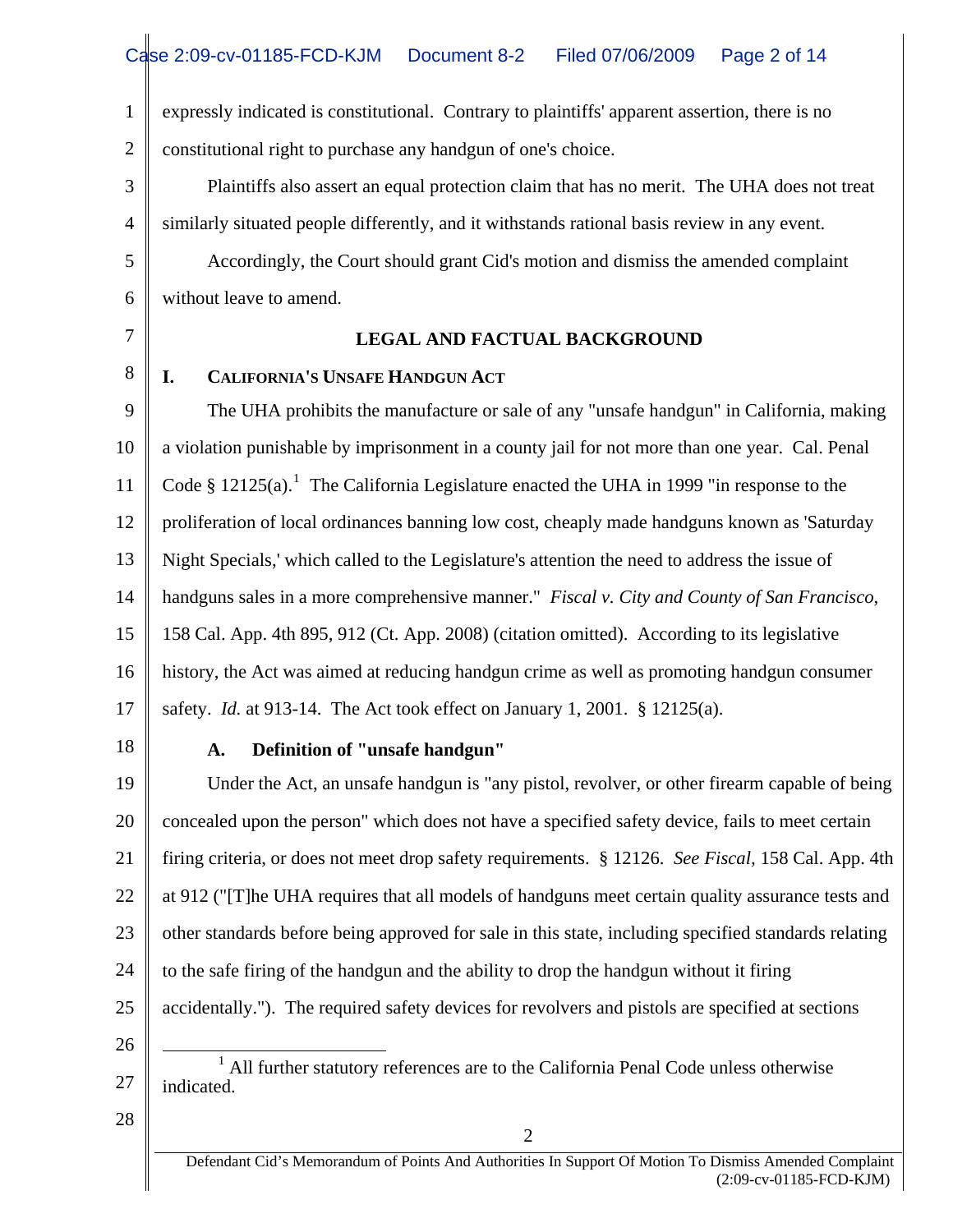| $\mathbf{1}$   | $12126(a)(1)$ and $12126(b)(1)$ , respectively. The firing requirements of the Act are set forth at                                                                                                            |
|----------------|----------------------------------------------------------------------------------------------------------------------------------------------------------------------------------------------------------------|
| $\overline{2}$ | section 12127. The drop safety requirements appear at sections 12128.                                                                                                                                          |
| 3              | Additionally, as of January 1, 2006, an unsafe handgun includes a center fire semiautomatic                                                                                                                    |
| $\overline{4}$ | pistol not already listed on the California Department of Justice (DOJ) roster of approved                                                                                                                     |
| 5              | firearms, which is discussed below, that "does not have either a chamber load indicator, or a                                                                                                                  |
| 6              | magazine disconnect mechanism." <sup>2</sup> § 12126(b)(4). As of January 1, 2007, it includes a center                                                                                                        |
| 7              | fire semiautomatic pistol not already listed on DOJ's roster that "does not have both a chamber                                                                                                                |
| 8              | load indicator and if it has a detachable magazine, a magazine disconnect mechanism."                                                                                                                          |
| 9              | § 12126(b)(5). As of January 1, 2006, an unsafe handgun includes a rimfire semiautomatic pistol                                                                                                                |
| 10             | not already on the roster that "does not have a magazine disconnect mechanism, if it has a                                                                                                                     |
| 11             | detachable magazine." $$ 12126(b)(6).$ <sup>3</sup>                                                                                                                                                            |
| 12             | There are exceptions to the definition of an unsafe handgun. See §§ 12125(b), 12132,                                                                                                                           |
| 13             | 12133. For example, firearms sold to police departments and certain curios or relics are exempt.                                                                                                               |
| 14             | § 12125(b)(4). Firearms delivered for consignment sale or as collateral for a pawnbroker loan are                                                                                                              |
| 15             | also exempt, see § 12132(f), as are certain single action revolvers and single shot pistols, see                                                                                                               |
| 16             | § 12133.                                                                                                                                                                                                       |
| 17             | 111                                                                                                                                                                                                            |
| 18             | 111                                                                                                                                                                                                            |
| 19             |                                                                                                                                                                                                                |
| 20             | $2A$ "chamber load indicator" is "a device that plainly indicates that a cartridge is in the<br>firing chamber." $\S$ 12126(c). A "magazine disconnect mechanism" is "a mechanism that                         |
| 21             | prevents a semiautomatic pistol that has a detachable magazine from operating to strike the<br>primer of ammunition in the firing chamber when a detachable magazine is not inserted in the                    |
| 22             | semiautomatic pistol." § 12126(d).                                                                                                                                                                             |
| 23             | $3 \text{ A}$ "semiautomatic pistol" is defined as "a pistol the operating mode of which uses the<br>energy of the explosive in a fixed cartridge to extract a fired cartridge and chamber a fresh             |
| 24             | cartridge with each single pull of the trigger." § 12126(e). With respect to the "center fire" and<br>"rimfire" distinction, in center fire ammunition, the primer that ignites the gunpowder and causes       |
| 25             | the cartridge to fire is located in the center of the base of the cartridge. In rimfire ammunition, the<br>primer is located inside a soft outer rim around the edge at the base of the cartridge. Center fire |
| 26             | firearms are generally more powerful since center fire cartridges are stronger and can withstand<br>higher pressures than rimfire cartridges. See generally United States v. Tribunella, 749 F.2d 104,         |
| 27             | 107 (2d Cir. 1984) (describing center fire weapons); Allen Rostron, <i>High-Powered Controversy</i> :<br>Gun Control, Terrorism, and the Fight Over .50 Caliber Rifles, 73 U. Cin. L. Rev. 1415, 1469          |
| 28             | n.12 (2005)(explaining rimfire and center fire design).<br>3                                                                                                                                                   |
|                |                                                                                                                                                                                                                |

<span id="page-2-1"></span><span id="page-2-0"></span>Defendant Cid's Memorandum of Points And Authorities In Support Of Motion To Dismiss Amended Complaint (2:09-cv-01185-FCD-KJM)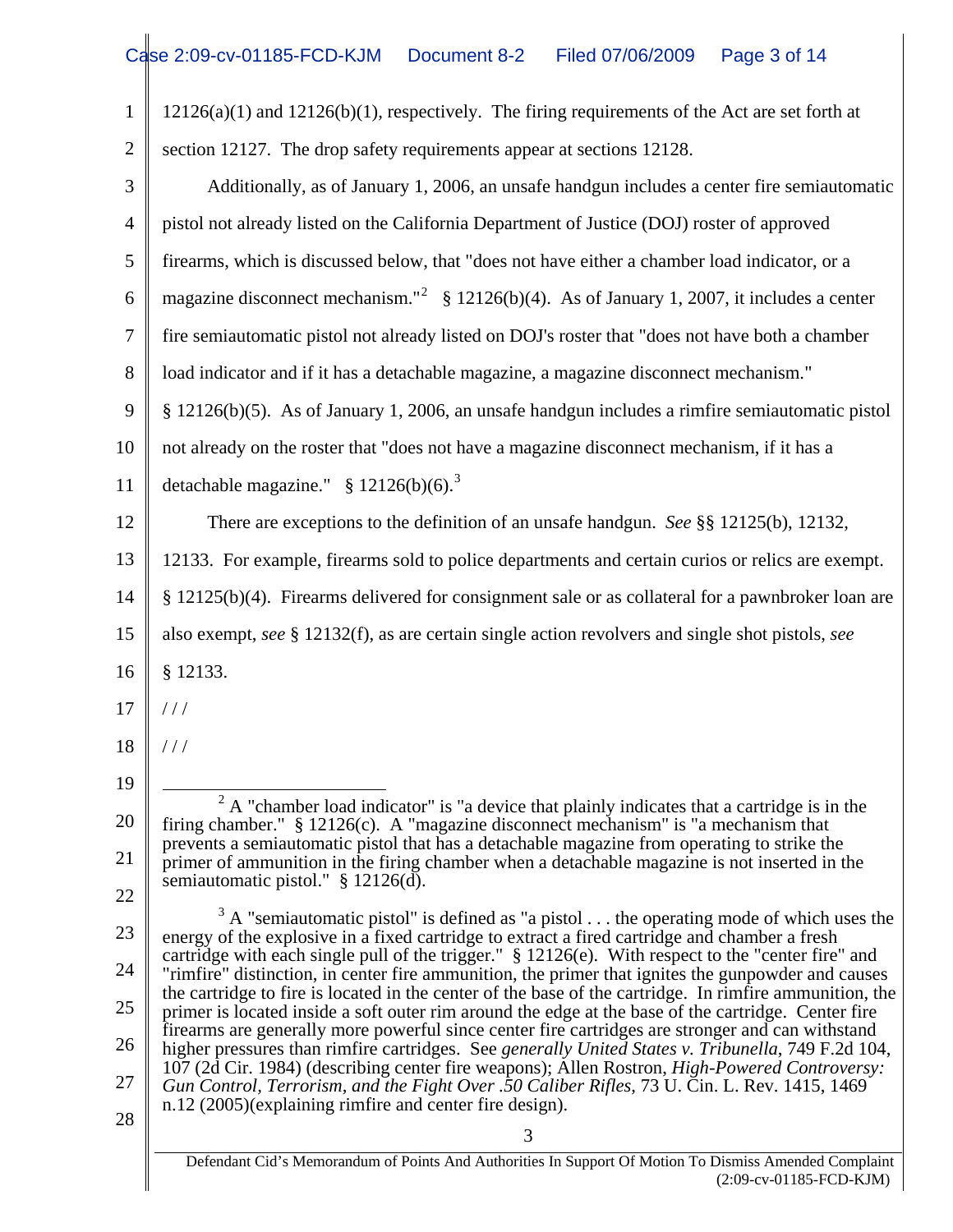1

## **B. The Roster of Handguns Certified for Sale**

2 3 4 5 6 7 The UHA directs that DOJ "shall compile, publish, and thereafter maintain a roster listing all of the pistols, revolvers, and other firearms capable of being concealed upon the person that have been tested by a certified testing laboratory, have been determined not to be unsafe handguns, and may be sold in this state pursuant to this title." § 12131(a). *See Fiscal,* 158 Cal. App. 4th at 912; § 12130 (mandatory testing of handguns to determine if they meet safety device, firing, and drop safety standards).

8 9 10 11 The Act also allows DOJ to collect an annual fee from manufacturers or sellers to cover the costs of maintaining the roster and other costs necessary to implement the Act.  $\S 12131(b)(1)$ . DOJ may exclude a firearm from the roster if the manufacturer or seller fails to pay the annual fee. § 12131(b)(2).

12 13 14 15 16 17 18 19 Under the Act, a firearm shall be deemed to satisfy the roster requirements if a similar firearm is already listed. Specifically, a firearm shall satisfy the requirements if another firearm made by the same manufacturer is already listed and the unlisted firearm differs from the listed firearm only in one or more of the following features: (1) finish; (2) the material from which the grips are made; (3) the shape or texture of the grips, so long as the difference "does not in any way alter the dimensions, material, linkage, or functioning of the magazine well, the barrel, the chamber, or any of the components of the firing mechanism of the firearm"; and (4) "[a]ny other purely cosmetic feature" that does not result in such an alteration. § 12131.5.

20

# **II. ALLEGATIONS OF THE AMENDED COMPLAINT**

21 22 23 24 Plaintiffs initiated this action under 42 U.S.C. § 1983 by filing a complaint on April 30, 2009. They filed an amended complaint on May 11, 2009. *See* Fed. R. Civ. P. 15(a)(1)(A) (allowing plaintiff to file amended complaint "once as a matter of course" before defendant files responsive pleading).

25 26 27 28 4 The amended complaint names two organizational plaintiffs. Second Amendment Foundation, Inc. is a Washington non-profit corporation concerned with "education, research, publishing and legal action focusing on the Constitutional right to privately own and possess firearms, and the consequences of gun control." (Am. Compl. ¶ 5.) The Calguns Foundation,

Defendant Cid's Memorandum of Points And Authorities In Support Of Motion To Dismiss Amended Complaint (2:09-cv-01185-FCD-KJM)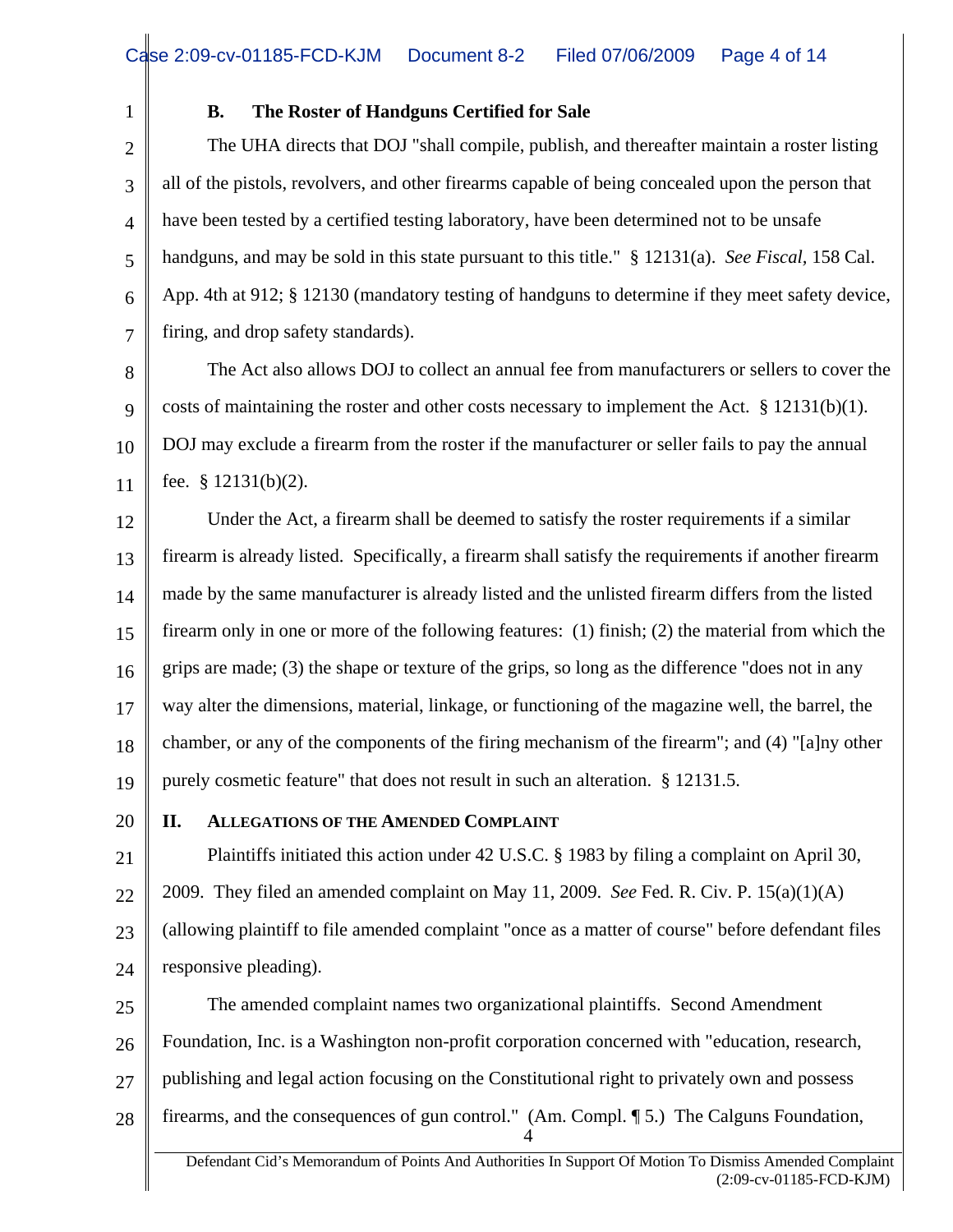1 2 3 4 Inc. is a California non-profit corporation. (*Id*. ¶ 6.) Calguns "support[s] the California firearms community by promoting education for all stakeholders about California and federal firearm laws, rights and privileges, and defending and protecting the civil rights of California gun owners." (*Id*.)

5 6 7 8 9 There are also four individual plaintiffs. Ivan Peña, Roy Vargas, Doña Croston, and Brett Thomas are each "a natural person and a citizen of the United States and of the State of California." (Am. Compl. ¶¶ 1-4.) Each is a member of Second Amendment Foundation. (*Id*.) Peña and Thomas are Calguns board members. (*Id*. ¶¶ 1 & 4.) Vargas and Croston are Calguns supporters. (*Id*. ¶¶ 2 & 3.)

10 11 12 13 14 Cid is the sole defendant. (Am. Compl.  $\P$  7.) The amended complaint alleges that he "is responsible for formulating, executing and administering the State of California's laws, customs, practices, and policies at issue in this lawsuit; and is in fact presently enforcing the challenged laws, customs and practices against plaintiffs." (*Id*.) Plaintiffs have sued Cid in is individual and official capacities. (*Id*.)

15 16 17 18 19 20 21 22 The amended complaint describes selected provisions of the Act and its implementing regulations, as well as some of the exceptions under the Act. (Am. Compl. ¶¶ 12-25, 32-36.) It also argues that the handgun roster scheme is "narrow and counter-productive." (*Id*. at 6.) Regarding the enforcement of the roster scheme against the individual plaintiffs, the amended complaint alleges that Peña cannot purchase a "Para USA (Para Ordnance) P1345SR/ Stainless Steel .45 ACP 4.25" " from "a willing seller" because, while the handgun was listed on California's Handgun Roster until December 31, 2005, "it was discontinued and its listing not renewed." (Am. Compl. ¶¶ 37-38.)

23 24 25 26 27 28 5 The amended complaint alleges that Vargas wants to buy a "Glock 21 SF with an ambidextrous magazine release" from a willing seller, but that he cannot because the handgun is not on the roster. (Am. Compl. ¶ 39.) It alleges that the "Glock 21 SF-STD is listed on the California Handgun Roster," but that the Glock 21-SF with an ambidextrous magazine release "is better suitable" for left-handed shooters like Mr. Vargas, who "was born without an arm below the right elbow." (*Id*. ¶¶ 40-42.) While the roster does not list a new Glock 21SF with an

Defendant Cid's Memorandum of Points And Authorities In Support Of Motion To Dismiss Amended Complaint (2:09-cv-01185-FCD-KJM)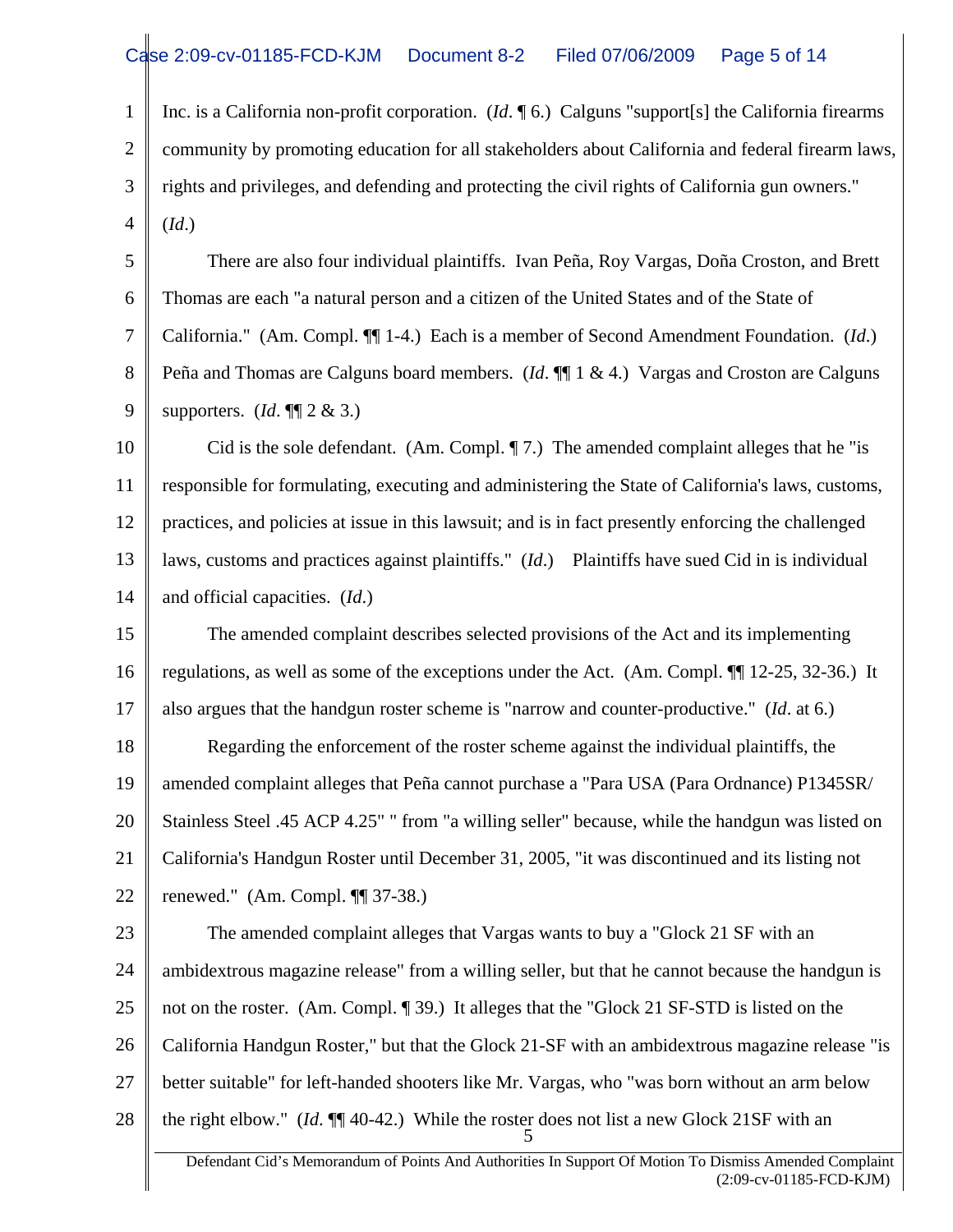1 2 3 ambidextrous magazine release, according to the amended complaint, "Defendant permits Glock customers to have their SF21-STD handguns fitted with an ambidextrous release at the Glock factory." (*Id*. ¶ 44.)

4 5 6 7 8 9 10 11 12 Croston wants to buy a "Springfield Armory XD-45 Tactical 5" Bi-Tone stainless steel/black handgun in .45 ACP, model number XD9623" but cannot because it is not on the roster. (Am. Compl. ¶ 45.) According to the amended complaint, "[o]ther models of this identical gun - but in different colors - are listed on the handgun roster and are thus available to Ms. Croston[.]" (*Id*. ¶ 46.) The stainless steel and black one "was not released until after California required newly-listed guns to have a chamber load indicator and magazine disconnect device. While the identical handguns with a different finish were grandfathered, Springfield Armory could not get the XD-45 in .45 ACP and Bi-Tone finish registered given the new listing requirements." (*Id*. ¶ 48.)

13 14 Finally, Thomas wishes to purchase a "High Standard Buntline style revolver" but cannot because it is not on the roster. (Am. Compl. ¶ 50.)

15

# **III. CAUSES OF ACTION AND PRAYER FOR RELIEF**

16 17 18 19 20 21 22 The amended complaint contains two 42 U.S.C. § 1983 causes of action. The first is a Second Amendment claim, which reads, in relevant part: "By maintaining and enforcing a set of laws banning access to handguns whose possession is protected by the Second Amendment, Defendant is propagating customs, policies, and practices that violate the Second Amendment to the United States Constitution, facially and as applied against the individual plaintiffs in this action[.]" (Am. Compl.  $\P$  57.) The second cause of action alleges that the handgun roster program violates equal

23 24 25 26 27 protection in that "Defendant allows some people access to handguns barred to plaintiffs, and otherwise make[s] arbitrary, capricious, irrational, and otherwise unjustifiable distinctions among the handguns that Defendant deigns to allow Plaintiffs in their exercise of fundamental Second Amendment rights." (Am. Compl. ¶ 59.) The equal protection claim is also a facial and as applied challenge. (*Id*.)

28 / / /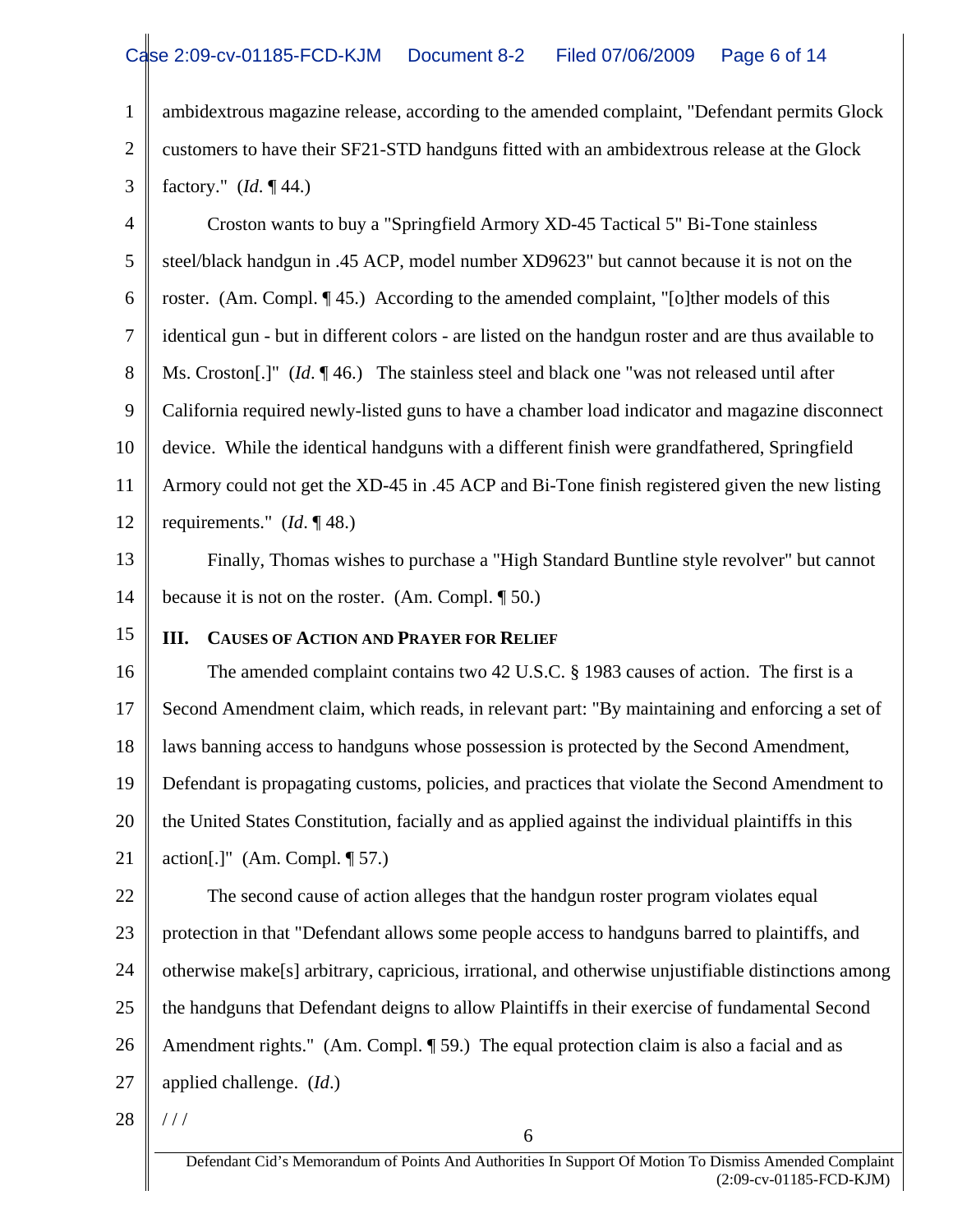1 2 3 The amended complaint prays for an order permanently enjoining Cid from enforcing the Act, declaratory relief consistent with such an injunction, as well as costs and attorney fees. (Am. Compl. at 10.)

4 5

**ARGUMENT** 

### **I. APPLICABLE LEGAL STANDARDS FOR RULE 12(B)(6) MOTIONS**

6 7 8 9 10 11 A motion to dismiss pursuant to Rule 12(b)(6) of the Federal Rules of Civil Procedure tests the legal sufficiency of the complaint. *North Star Int'l v. Arizona Corp. Comm'n*, 720 F.2d 578, 581 (9th Cir. 1983). Dismissal of the complaint or of any claim within it "can be based on the lack of a cognizable legal theory or the absence of sufficient facts alleged under a cognizable legal theory." *Balistreri v. Pacifica Police Dep't*, 901 F.2d 696, 699 (9th Cir. 1990) (*citing Robertson v. Dean Witter Reynolds, Inc.*, 749 F.2d 530, 533-34 (9th Cir. 1984)).

12 13 14 15 16 17 18 19 20 21 22 In considering a motion to dismiss for failure to state a claim, the court accepts as true all material allegations in the complaint and the reasonable inferences that can be drawn from them. *Hishon v. King & Spalding*, 467 U.S. 69, 73 (1984); *Love v. United States*, 915 F.2d 1242, 1245 (9th Cir. 1989). However, the court need not accept as true unreasonable inferences, unwarranted deductions of fact, or conclusory legal allegations cast in the form of factual allegations. *Western Mining Council v. Watt*, 643 F.2d 618, 624 (9th Cir. 1981). A court generally cannot consider materials outside of the complaint (e.g., briefs, affidavits, or discovery materials), except for materials submitted with the complaint or the contents of which are alleged in the complaint. *Hal Roach Studios, Inc.*, 896 F.2d 1542, 1555 n.19 (9th Cir. 1990). The court may also consider matters subject to judicial notice. *Mir v. Little Co. of Mary Hospital*, 844 F.2d 646, 649 (9th Cir. 1988).

23

### **II. THE SECOND AMENDMENT DOES NOT INVALIDATE THE UNSAFE HANDGUN ACT.**

24 25 The Second Amendment provides: "A well regulated Militia, being necessary to the security of a free State, the right of the people to keep and bear Arms, shall not be infringed."

26 U.S. Const. amend. II.

27 28 Last year, in *Heller*, the Supreme Court undertook a thorough analysis of the Second Amendment. In *Heller*, a District of Columbia special police officer sued to invalidate a District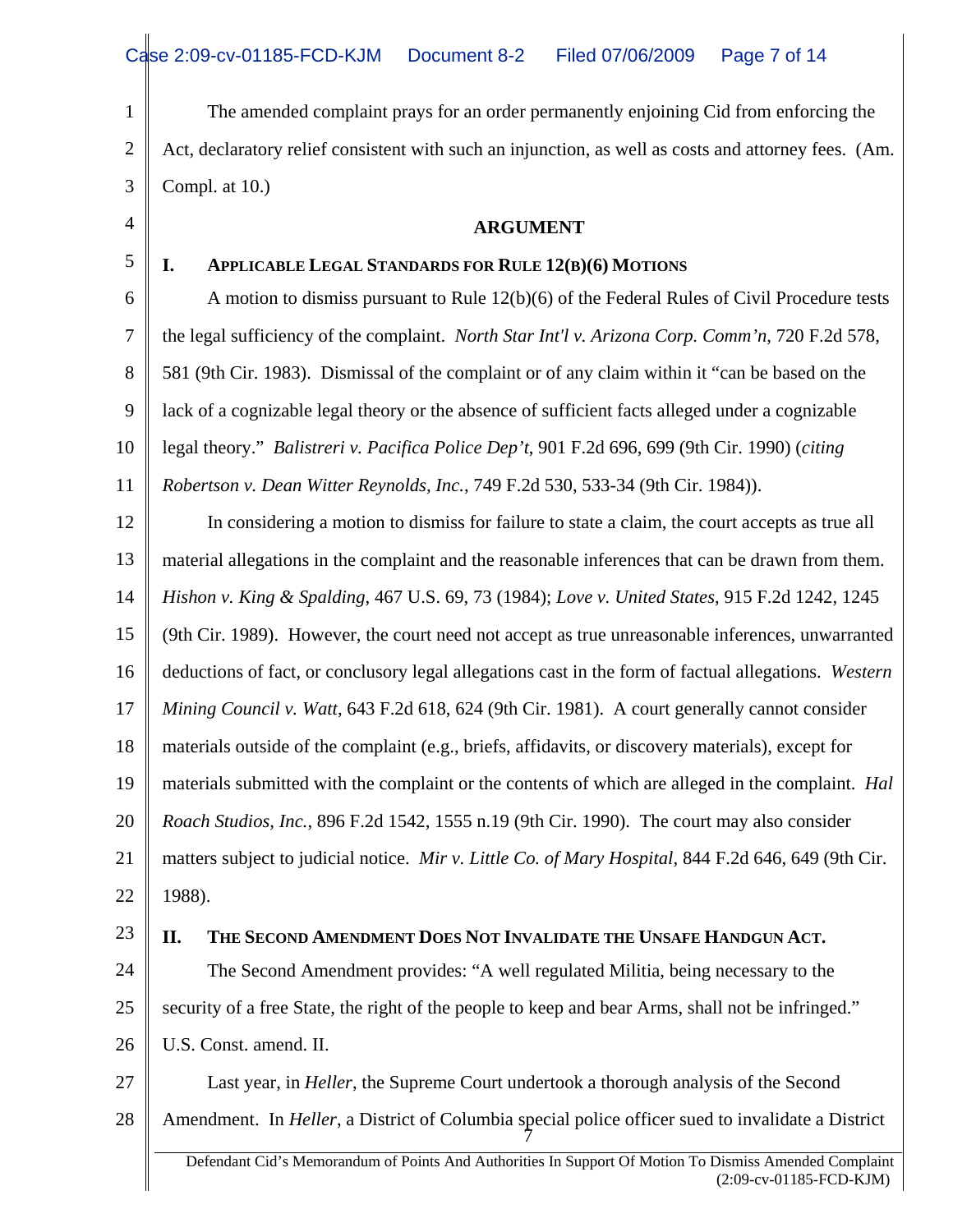1 2 3 law completely banning the possession of a handgun in the home and requiring that any other lawfully owned firearm in the home, such as a registered long gun, be disassembled or otherwise rendered inoperable for immediate use. 128 S. Ct. at 2788.

| $\overline{4}$               | The Court held that the Second Amendment protects an individual right, not a collective                                                                                      |
|------------------------------|------------------------------------------------------------------------------------------------------------------------------------------------------------------------------|
| 5                            | one: "There seems to us no doubt, on the basis of both text and history, that the Second                                                                                     |
| 6                            | Amendment conferred an individual right to keep and bear arms." <i>Heller</i> , 128 S. Ct. at 2799.                                                                          |
| 7                            | But the Court further held that "[I] ike most rights, the right secured by the Second Amendment is                                                                           |
| 8                            | not unlimited. From Blackstone through the 19th-century cases, commentators and courts                                                                                       |
| 9                            | routinely explained that the right was not a right to keep and carry any weapon whatsoever in any                                                                            |
| 10                           | manner whatsoever and for whatever purpose." <i>Id.</i> at 2816 (citations omitted). The Court                                                                               |
| 11                           | cautioned that "nothing in our opinion should be taken to cast doubt on longstanding prohibitions                                                                            |
| 12                           | on the possession of firearms by felons and the mentally ill, or laws forbidding the carrying of                                                                             |
| 13                           | firearms in sensitive places such as schools and government buildings, or laws imposing                                                                                      |
| 14                           | conditions and qualifications on the commercial sale of arms." Id. at 2816-2817 (italics added).                                                                             |
| 15                           | The Court further explained: "We identify these presumptively lawful regulatory measures only                                                                                |
| 16                           | as examples; our list does not purport to be exhaustive." <i>Id.</i> at 2817 n.26.                                                                                           |
| 17                           | Key to <i>Heller's</i> analysis of the District's regulations was the observation that "the law                                                                              |
| 18                           | totally bans handgun possession in the home. It also requires that any lawful firearm in the home                                                                            |
| 19                           | be disassembled or bound by a trigger lock at all times, rendering it inoperable." <i>Heller</i> , 128 S.                                                                    |
| 20                           | In finding the total ban on handguns unconstitutional, the Court explained:<br>Ct. at 2817.                                                                                  |
| 21                           | [T]he inherent right of self-defense has been central to the Second Amendment right.                                                                                         |
| 22                           | The handgun ban amounts to a prohibition of an entire class of "arms" that is<br>overwhelmingly chosen by American society for that lawful purpose. The prohibition          |
| 23                           | extends, moreover, to the home, where the need for defense of self, family, and<br>property is most acute. Under any of the standards of scrutiny that we have applied to    |
| 24                           | enumerated constitutional rights, banning from the home "the most preferred firearm"<br>in the nation to 'keep' and use for protection of one's home and family," would fail |
| constitutional muster.<br>25 |                                                                                                                                                                              |
| 26                           | Id. at 217-2818 (footnote and citation omitted). Addressing the requirement that firearms in the                                                                             |
| 27                           | home be rendered and kept inoperable at all times, the Court similarly explained that the                                                                                    |
| 28                           | 8                                                                                                                                                                            |
|                              | Defendant Cid's Memorandum of Points And Authorities In Support Of Motion To Dismiss Amended Complaint                                                                       |
|                              | (2:09-cv-01185-FCD-KJM)                                                                                                                                                      |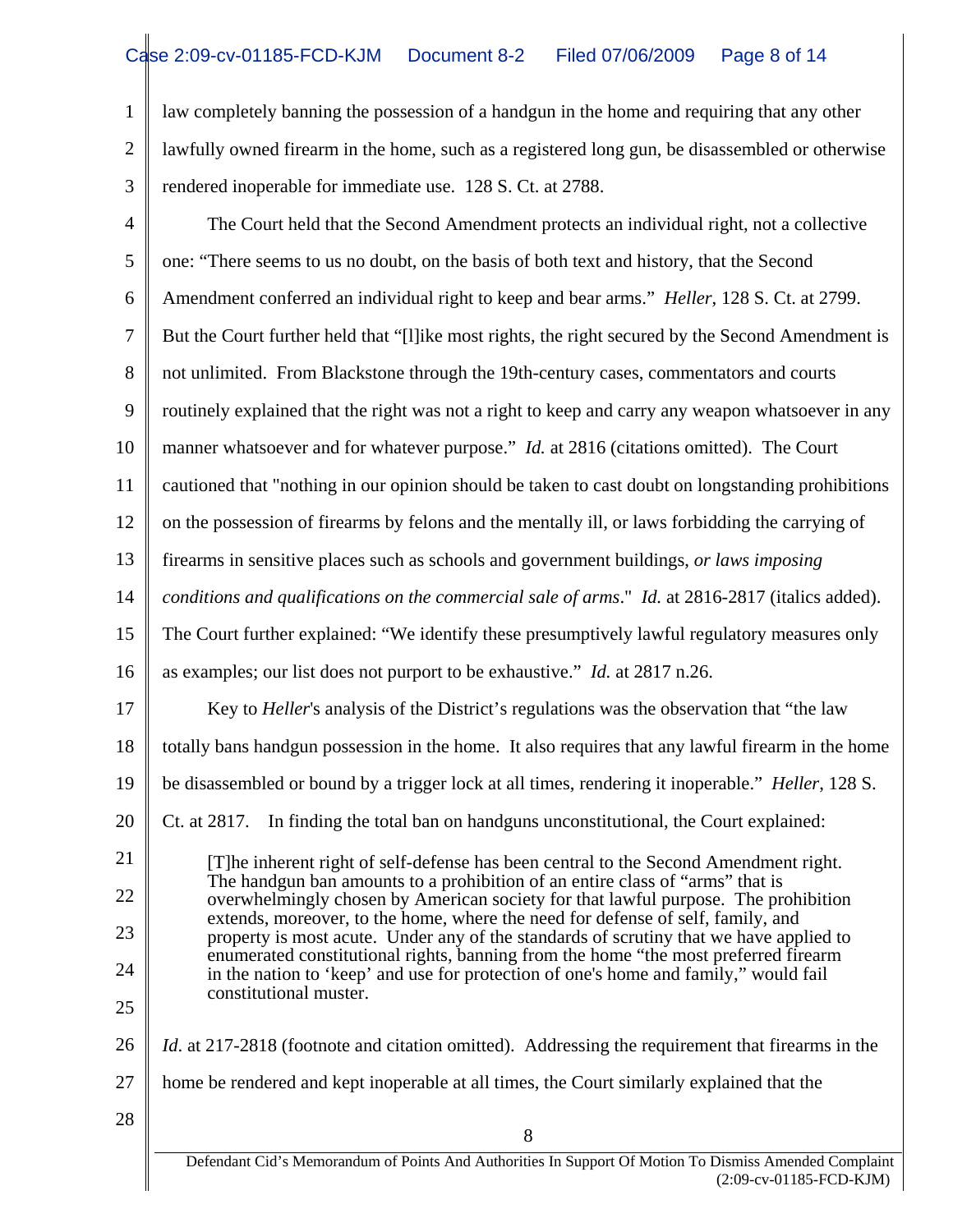1 2 requirement was unconstitutional because "[t]his makes it impossible for citizens to use them for the core lawful purpose of self-defense[.]" *Id*. at 2818.

3 4 5 6 7 8 9 Because the District's law was unconstitutional under any level of constitutional scrutiny, *Heller* declined to indicate precisely what standard of review would apply to Second Amendment challenges. *Id*. at 2817 n.27. Nor did *Heller* reach the issue of whether the Second Amendment is incorporated by the Fourteenth Amendment and therefore applicable to the States, *id.* at 2813 n.23, although the Ninth Circuit addressed that issue earlier this year. In *Nordyke v. King*, 563 F.3d 439, 457 (2009), the Ninth Circuit held "that the Due Process Clause of the Fourteenth applies the protections of the Second Amendment to state and local governments[.]"<sup>[4](#page-8-0)</sup>

10 11 *Nordyke* is instructive because, beyond the incorporation issue, it addressed whether a local gun-control ordinance violated the Second Amendment. The Alameda County ordinance at issue

12 made it a misdemeanor to bring onto or possess a firearm or ammunition on county property.

13 *Nordyke*, 563 F.3d at 443. *Nordyke*'s analysis of the ordinance was guided by *Heller*, which "did

14 not announce any standard of review," but "evaluated the regulation at issue against the kind of

15 conduct the Second Amendment protected from infringement." *Id*. at 458. As the Ninth Circuit

16 put it, "*Heller* tells us that the Second Amendment's guarantee revolves around armed self-

17 defense. If laws make such self-defense impossible in the most crucial place - the home - by

18 rendering firearms useless, then they violate the Constitution." *Id*.

19 20 21 22 *Nordyke* found the law at issue in *Heller* distinct from the Alameda County ordinance. More specifically, the county ordinance "does not directly impede the efficacy of self-defense or limit self-defense in the home. Rather, it regulates gun possession in public places that are County property." *Nordyke*, 563 F.3d at 458. *Nordyke* rejected the argument that the ordinance,

23

<span id="page-8-0"></span>24 25 26 27  $\overline{a}$  $4$  At this time, therefore, the instant case does not present an incorporation issue. But a judge of the Ninth Circuit has called for a vote to determine whether *Nordyke* should be re-heard en banc. (Order filed May 18, 2009 (Doc. No. 87), *Nordyke v. King*, No. 07-15763 (9th Cir.).) Also, finding that the Second Amendment does not apply to the states or municipalities, the Second and Seventh Circuits have come to a different conclusion than the one in *Nordyke*, and a petition for certiorari is pending in the Seventh Circuit case. *See Maloney v. Cuomo*, 554 F.3d 56, 58 (2d Cir. 2009); *National Rifle Ass'n of America, Inc. v. City of Chicago*, --- F.3d ----, 2009 WL 1515443, \*1 (7th Cir. 2009), *petition for cert. filed*, 77 U.S.L.W. 3679 (U.S. June 3, 2009) (No. 08-1497).

28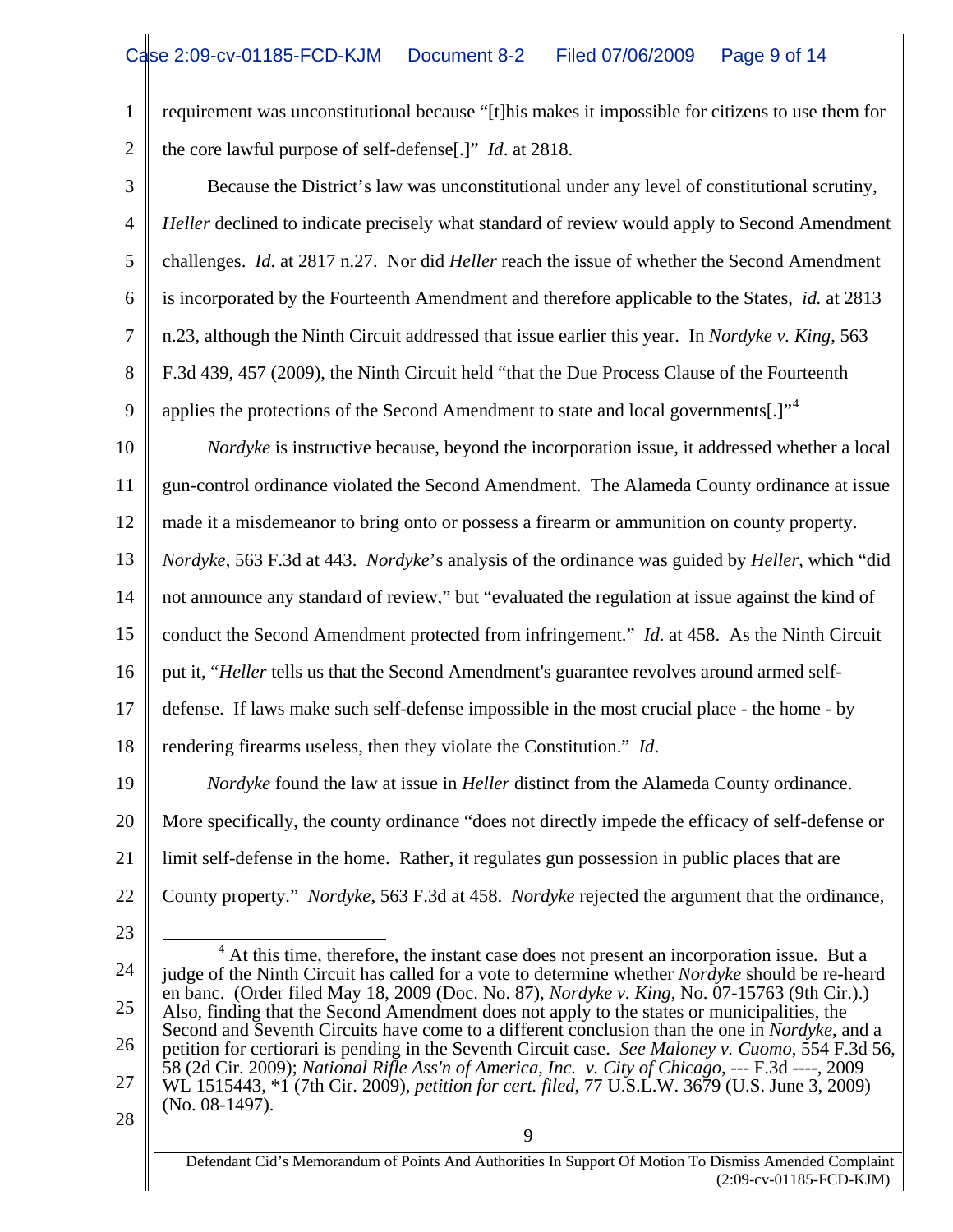1 2 3 4 5 6 7 8 9 10 11 the effect of which was the preclusion of gun shows on county property, burdened effective selfdefense because it made the purchase of guns more difficult, explaining that "'not every law which makes a right more difficult to exercise is, *ipso facto*, an infringement of that right.'" *Id.* at 459 (*quoting Planned Parenthood of Se. Pa. v. Casey*, 505 U.S. 833, 873 (1992) (joint opinion of O'Connor, Kennedy & Souter, JJ)). Finally, *Nordyke* relied on the passage in *Heller* counseling that "nothing in our opinion should be taken to cast doubt on longstanding prohibitions on . . . laws forbidding the carrying of firearms in sensitive places such as schools and government buildings[.]" *Id.* at 459. This is the same passage that also makes "laws imposing conditions and qualifications on the commercial sale of arms" presumptively valid. *Heller*, 128 S.Ct. at 2817. *Nordyke* thus concluded that the Second Amendment did not invalidate the Alameda County ordinance.

12 13 14 15 16 17 18 19 20 This Court's analysis should proceed like *Nordyke*'s analysis of the Alameda County ordinance. The Unsafe Handgun Act is completely distinguishable from the sweeping ban at issue in *Heller*. The UHA does not totally ban an entire class of weapons. It is not aimed at possession of handguns in the home, or the possession of handguns anywhere. It therefore does not "meaningfully impede," or impede in any fashion, a person's ability to defend himself or herself in the home, the right central to the Second Amendment. *Nordyke*, 563 F.3d at 460. Indeed, the roster makes more than 1300 handguns available for purchase in California.<sup>[5](#page-9-0)</sup> It hardly "makes it impossible for citizens to use them for the core lawful purpose of self defense[.]" *Heller*, 128 S.Ct. at 2817.

- 21
- 22

Moreover, as set forth above, one of the aims of the California Legislature in enacting the UHA was to promote handgun safety. *Fiscal,* 158 Cal. App. 4th at 913. By requiring safety

23

 $\overline{a}$ 

<span id="page-9-0"></span>24 25 26 27  $<sup>5</sup>$  The complete roster of handguns certified for sale is available at</sup> http://certguns.doj.ca.gov/. The roster is updated regularly based on the addition of new models and the removal of others. At the time of the drafting of this brief the number of handgun models exceeded 1300. At this stage of the proceedings, the Court can consider the roster so long as its authenticity is not contested, which there is no reason to believe that it is, and the complaint necessarily relies on it, which it does here. *See Lee v. City of Los Angeles*, 250 F.3d 668, 688-89 (9th Cir. 2001). The Court may also take judicial notice of the roster as a public record, and it is hereby requested that the Court do so. *See* Fed. R. Evid. 201; *Intri-Plex Technologies, Inc. v. Crest Group, Inc.* (9th Cir. 2007) 499 F.3d 1048, 1052 (court may properly consider matters of public record not subject to reasonable dispute).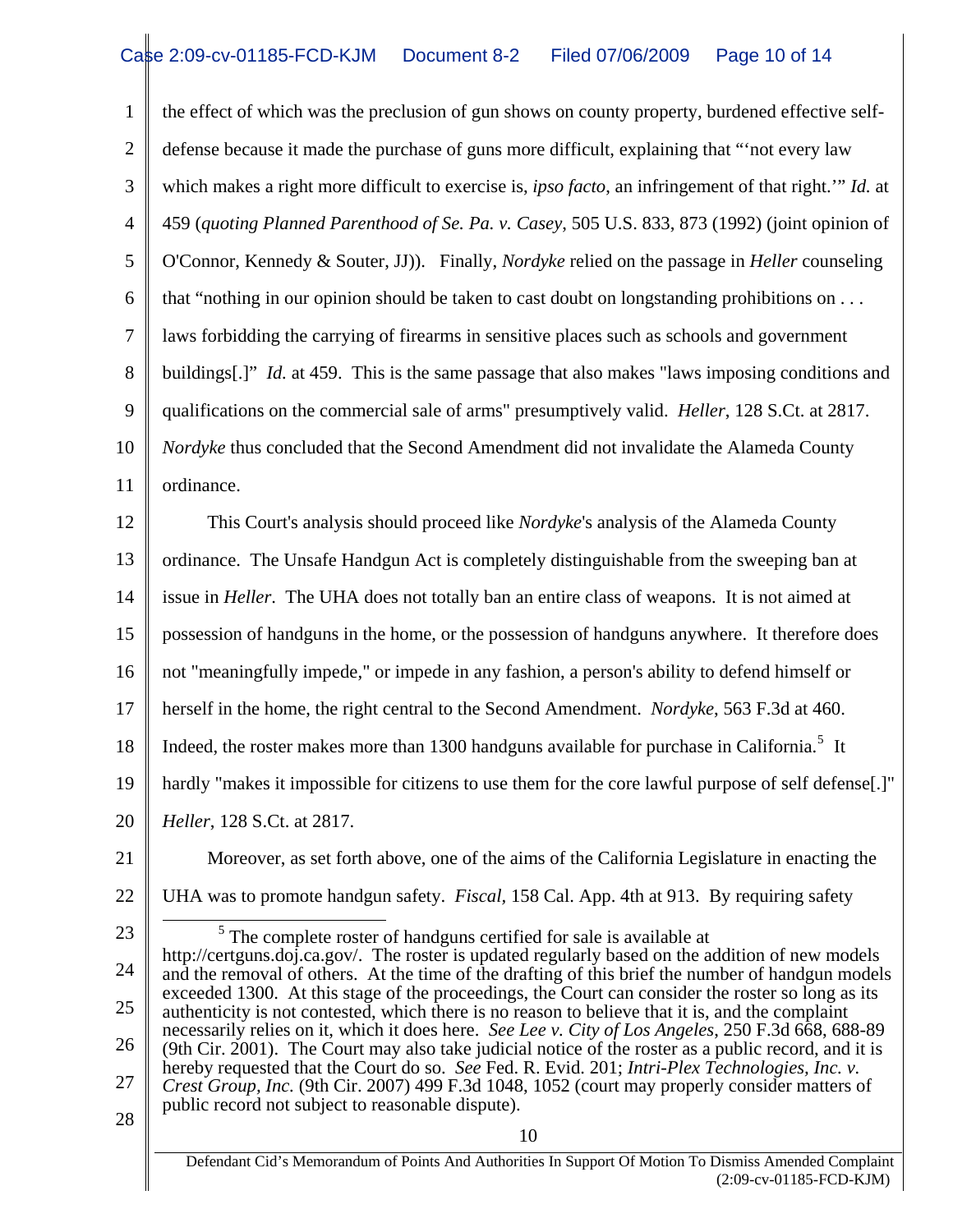1 2 3 4 5 6 7 8 9 10 11 12 13 14 15 16 17 18 19 devices, setting firing and drop safety criteria, and establishing chamber load indicator and magazine disconnect mechanism requirements, the Act is a law that simply "impos[es] conditions and qualifications on the commercial sale of arms." *Heller*, 128 S. Ct. at 2817. It is therefore the kind of regulation *Heller* was careful to expressly characterize as a valid under the Second Amendment. *Id.* at 2816. Indeed, a finding by this Court that the UHA comes within this exception would be consistent with findings by at least two other district courts affirming this valid limit on the Second Amendment right. *See United States v. Marzzarella*, 595 F. Supp. 2d 596, 601 (W.D. Pa. 2009) (rejecting *Heller* challenge to federal provision prohibiting possession of firearm with obliterated serial number because it was "one aspect of a broad statutory scheme designed both to regulate the commercial sale of firearms *and* to keep them out of the hands of those individuals who are considered dangerous"); *The City of New York v. Bob Moates' Sport Shop, Inc.*, 253 F.R.D. 237, 241-43 (E.D.N.Y. 2008) (holding that *Heller* did not invalidate federal and state laws applicable to the sale and marketing of firearms and therefore subject matter jurisdiction was proper). While the Second Amendment protects an individual's possession of a handgun in the home for self-defense, there is no constitutional right to purchase in the marketplace any handgun of one's choosing. The Court should dismiss the first cause of action for failure to state a claim upon which relief can be granted.

20

### **III. THE ACT DOES NOT TRIGGER EQUAL PROTECTION REVIEW, MUCH LESS VIOLATE EQUAL PROTECTION.**

21 22 23 24 25 26 27 Plaintiffs' equal protection claim has no merit. "'The first step in equal protection analysis is to identify the [defendants'] classification of groups.'" *Freeman v. City of Santa Ana*, 68 F.3d 1180, 1187 (9th Cir. 1995) (*quoting Country Classic Dairies, Inc. v. State of Montana, Dep't of Commerce Milk Control Bureau*, 847 F.2d 593, 596 (9th Cir. 1988)). "Once the plaintiff establishes governmental classification, it is necessary to identify a 'similarly situated' class against which the plaintiff's class can be compared. The goal of identifying a similarly situated class . . . is to isolate the factor allegedly subject to impermissible discrimination. The similarly

28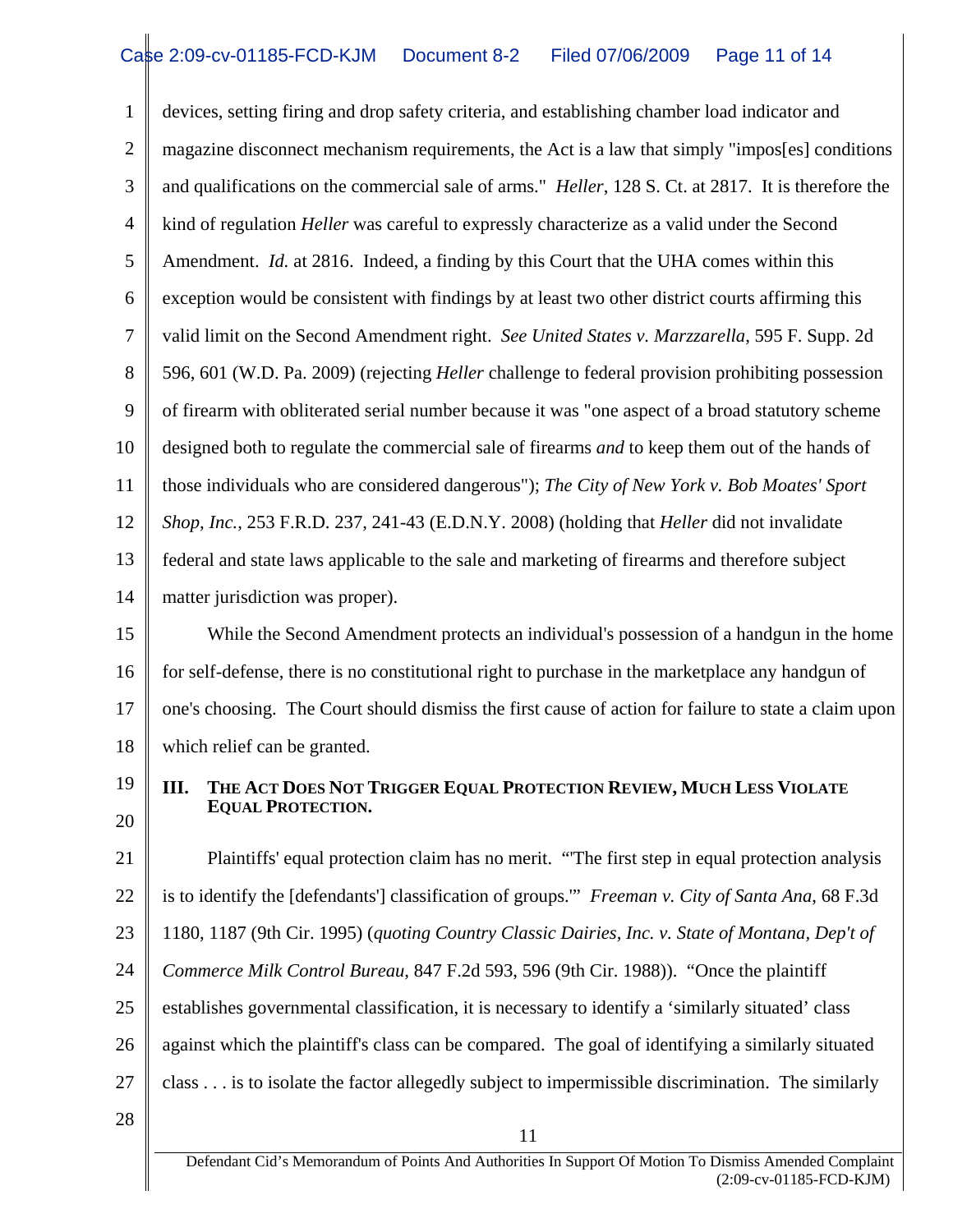1 2 situated group is the control group." *Nordyke*, 563 F.3d at 463 (*quoting Freeman*, 68 F.3d at 1187).

| 3              | Here, plaintiffs have not alleged a governmental classification. They have also failed to                                                                                                              |
|----------------|--------------------------------------------------------------------------------------------------------------------------------------------------------------------------------------------------------|
| $\overline{4}$ | allege, nor could they allege, a similarly situated class that the Act treats differently. The closest                                                                                                 |
| 5              | they come is the allegation that "Defendant allows some people access to handguns barred to                                                                                                            |
| 6              | plaintiffs[.]" (Am. Compl. ¶ 59.) But at any given point in time, the roster of handguns certified                                                                                                     |
| 7              | for sale either makes a particular handgun available for purchase, or it does not. For example,                                                                                                        |
| 8              | Peña alleges that he desires to purchase from "a willing seller" <sup>6</sup> a "Para USA (Para Ordnance)                                                                                              |
| 9              | P1345SR / Stainless Steel .45 ACP 4.25," but he cannot because, while it was listed on the roster                                                                                                      |
| 10             | until December 31, 2005, its listing was not renewed. ( <i>Id.</i> $\P$ 37-38.) Yet Peña does not allege,                                                                                              |
| 11             | nor can he, that someone else in a similar situation is currently able to purchase that handgun. No                                                                                                    |
| 12             | one similar to Peña can currently purchase the .45 in question. Up until December 31, 2005, any                                                                                                        |
| 13             | otherwise qualified purchaser, including Peña, could have purchased the handgun. The same can                                                                                                          |
| 14             | be said with respect to the handgun with an ambidextrous magazine release desire by Vargas <i>(id.</i> )                                                                                               |
| 15             | $\P$ 39-44), the bi-tonal firearm Croston wants to buy <sup>7</sup> (id. $\P$ 45-49), and the revolver desired by                                                                                      |
| 16             | Thomas <sup>8</sup> (id. $\P$ 50-51). A handgun is available for purchase if it is on the roster, or if it is                                                                                          |
| 17             | subject to one of the exceptions, or it is not. Because the UHA treats similarly situated people the                                                                                                   |
| 18             |                                                                                                                                                                                                        |
| 19             |                                                                                                                                                                                                        |
| 20             | $6$ When the complaint refers to a "willing seller," it presumably refers to someone subject<br>to the Act, such as a licensed firearm dealer, as opposed to someone to whom the Act does not          |
| 21             | apply, such as a private party (i.e., one who does not hold a dealer's license) seeking to transfer a<br>firearm to another private party. See $\S 12132(a)$ .                                         |
| 22             | $\frac{7}{7}$ The allegations regarding this particular handgun are somewhat perplexing since a                                                                                                        |
| 23             | firearm can be deemed to satisfy the roster requirements under section 12131.5, which provides<br>for the listing of a firearm that differs only cosmetically from one already listed, which appear to |
| 24             | be the circumstances with Croston's desired handgun. Moreover, if defendant somehow failed to<br>properly discharge some duty regarding any request by Springfield Armory under section                |
| 25             | 12131.5, the appropriate course would be a state court mandamus action, not a 42 U.S.C. § 1983<br>action in federal court.                                                                             |

<span id="page-11-2"></span><span id="page-11-1"></span><span id="page-11-0"></span>26 27  $8$  Also, the amended complaint alleges that this revolver is identical to the one owned by the lead plaintiff in *Heller*. (Am. Compl. ¶ 51.) Even if true, that fact is irrelevant. *Heller* simply did not hold that the Second Amendment protects a right to purchase a High Standard Buntline style revolver.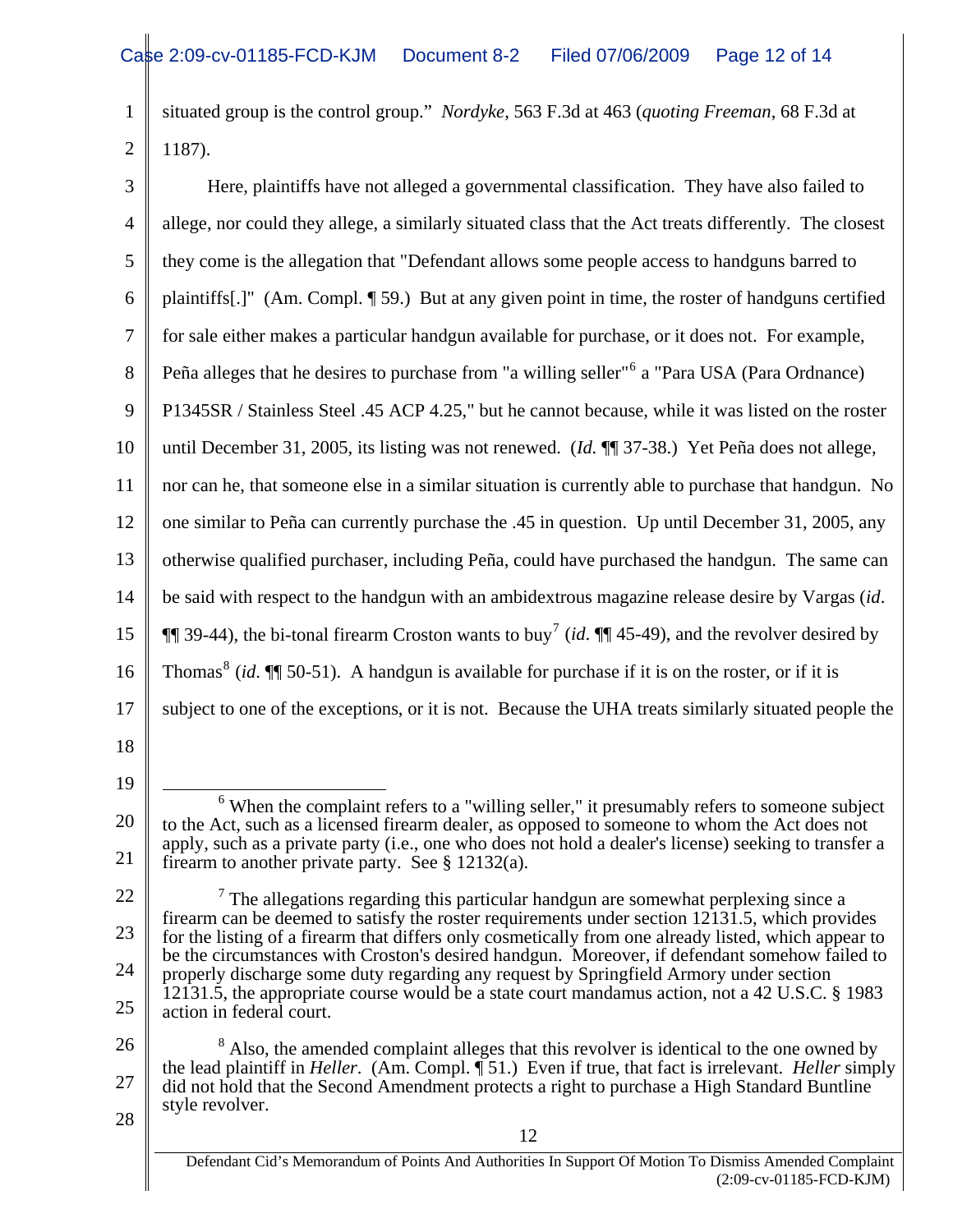1 2 same, it fails to trigger equal protection review at all. *See Nordyke*, 563 F.3d at 463-64 (rejecting equal protection claim where plaintiffs could not point to similarly situated group).

3 4 5 6 7 8 9 10 11 12 13 14 15 Moreover, even assuming a classification by the government and different treatment of similarly situated individuals, the UHA survives equal protection review. "[I]f a legislative act neither affects the exercise of a fundamental right, nor classifies persons based on protected characteristics, then that statute will be upheld 'if the classification drawn by the statute is rationally related to a legitimate state interest.'" *Silveira v. Lockyer*, 312 F.3d 1052, 1088 (9th Cir. 2002) (*quoting Schweiker v. Wilson*, 450 U.S. 221, 230 (1981)). There is no allegation or even suggestion that the UHA discriminates on the basis of a suspect class. Nor does the UHA infringe on a fundamental right. Indeed, as shown above, the UHA does not even infringe on the Second Amendment right recognized in *Heller*, which concerned the possession of a handgun in the home for self-defense. Rather, that Act simply involves the regulation of commercial handgun sales. *See City of Cleburne, Tex. v. Cleburne Living Center*, 473 U.S. 432, 440 (1985) ("When social or economic legislation is at issue, the Equal Protection Clause allows the States wide latitude[.]")

16 17 18 19 20 21 22 23 24 25 26 27 With respect to any rational basis for review, maintaining consumer safety is clearly a legitimate state interest. *See Merrifield v. Lockyer*, 547 F.3d 978, 986 (9th Cir. 2008) ("government's interests in public health and safety and consumer protection" easily satisfied first aspect of rational basis test). So is reducing crime. *See Schall v. Martin*, 467 U.S. 253, 264 (1984) ("The legitimate and compelling state interest in protecting the community from crime cannot be doubted."). The Acts specification of safety devices, firing requirements, and drop safety requirements, as well as chamber load indicator and magazine disconnect mechanism features, are rationally related to those interests. In enacting the UHA, the California Legislature had in mind the connection between cheaply made, unsafe handguns and injuries to firearms operators and crime. *See Fiscal,* 158 Cal. App. 4th at 913 (taking judicial notice of legislative history "showing that one of the goals of the UHA included curbing handgun crime, as well as promoting gun safety"). Therefore, even assuming a governmental classification and different